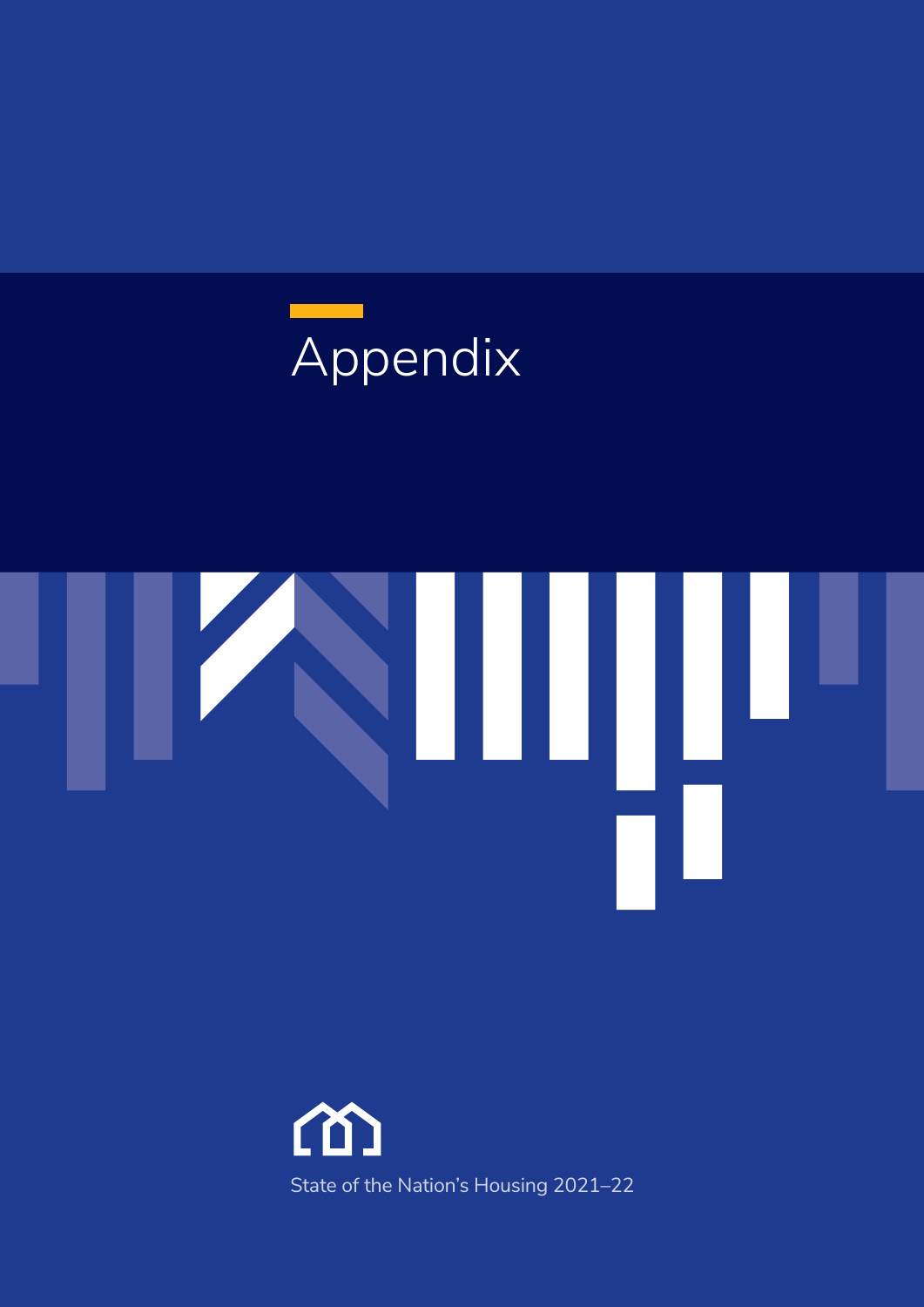

| Appendix                                        |           |                               |                                         |           |           |           |           |           |           |           |           |                                                                                                                                     |                              |                 |
|-------------------------------------------------|-----------|-------------------------------|-----------------------------------------|-----------|-----------|-----------|-----------|-----------|-----------|-----------|-----------|-------------------------------------------------------------------------------------------------------------------------------------|------------------------------|-----------------|
| Household formation                             |           |                               |                                         |           |           |           |           |           |           |           |           |                                                                                                                                     |                              |                 |
| Table #: Number of effective households by type |           |                               |                                         |           |           |           |           |           |           |           |           |                                                                                                                                     |                              |                 |
| Family and household groups<br><b>TOTAL:</b>    | 2021      | 2022                          | 2023                                    | 2024      | 2025      | 2026      | 2027      | 2028      | 2029      | 2030      | 2031      | 2032                                                                                                                                | Change<br>$(2022 -$<br>2032) | L<br>ď<br>total |
| Couple family with children                     | 3,043,000 | 3,042,000                     | 3,075,000                               | 3,111,000 | 3,152,000 | 3,189,000 | 3,225,000 | 3,261,000 | 3,297,000 | 3,335,000 | 3,370,000 | 3,404,000                                                                                                                           | 361,000                      | 21%             |
| Couple family without children                  |           |                               | 2,702,000 2,726,000 2,771,000 2,816,000 |           | 2,863,000 | 2,911,000 | 2,957,000 | 3,004,000 | 3,050,000 | 3,096,000 | 3,143,000 | 3,190,000                                                                                                                           | 488,000                      | 29%             |
| Lone parent family                              |           | 1,107,000 1,110,000 1,125,000 |                                         | 1,141,000 | 1,159,000 | 1,176,000 | 1,194,000 | 1,211,000 | 1,229,000 | 1,246,000 | 1,263,000 | 1,280,000                                                                                                                           | 173,000                      | 10%             |
| Other family household                          | 121,000   | 121,000                       | 122,000                                 | 124,000   | 126,000   | 128,000   | 131,000   | 133,000   | 136,000   | 138,000   | 140,000   | 142,000                                                                                                                             | 21,000                       | 1%              |
| <b>Group household</b>                          | 443,000   | 438,000                       | 441,000                                 | 446,000   | 452,000   | 459,000   | 467,000   | 475,000   | 484,000   | 492,000   | 499,000   | 507,000                                                                                                                             | 64,000                       | 4%              |
| Lone household                                  | 2,603,000 | 2,638,000                     | 2,690,000                               | 2,743,000 | 2,798,000 | 2,854,000 | 2,912,000 | 2,968,000 | 3,025,000 | 3,082,000 | 3,140,000 | 3,198,000                                                                                                                           | 595,000                      | 35%             |
| <b>Total households</b>                         |           |                               |                                         |           |           |           |           |           |           |           |           | 10,075,000 10,075,000 10,224,000 10,381,000 10,551,000 10,718,000 10,885,000 11,053,000 11,387,000 11,555,000 11,722,000 12,702,000 |                              |                 |
|                                                 |           |                               |                                         |           |           |           |           |           |           |           |           |                                                                                                                                     |                              |                 |

Note: Total households excludes vacant properties such as household second properties Note: Total households excludes vacant properties such as household second properties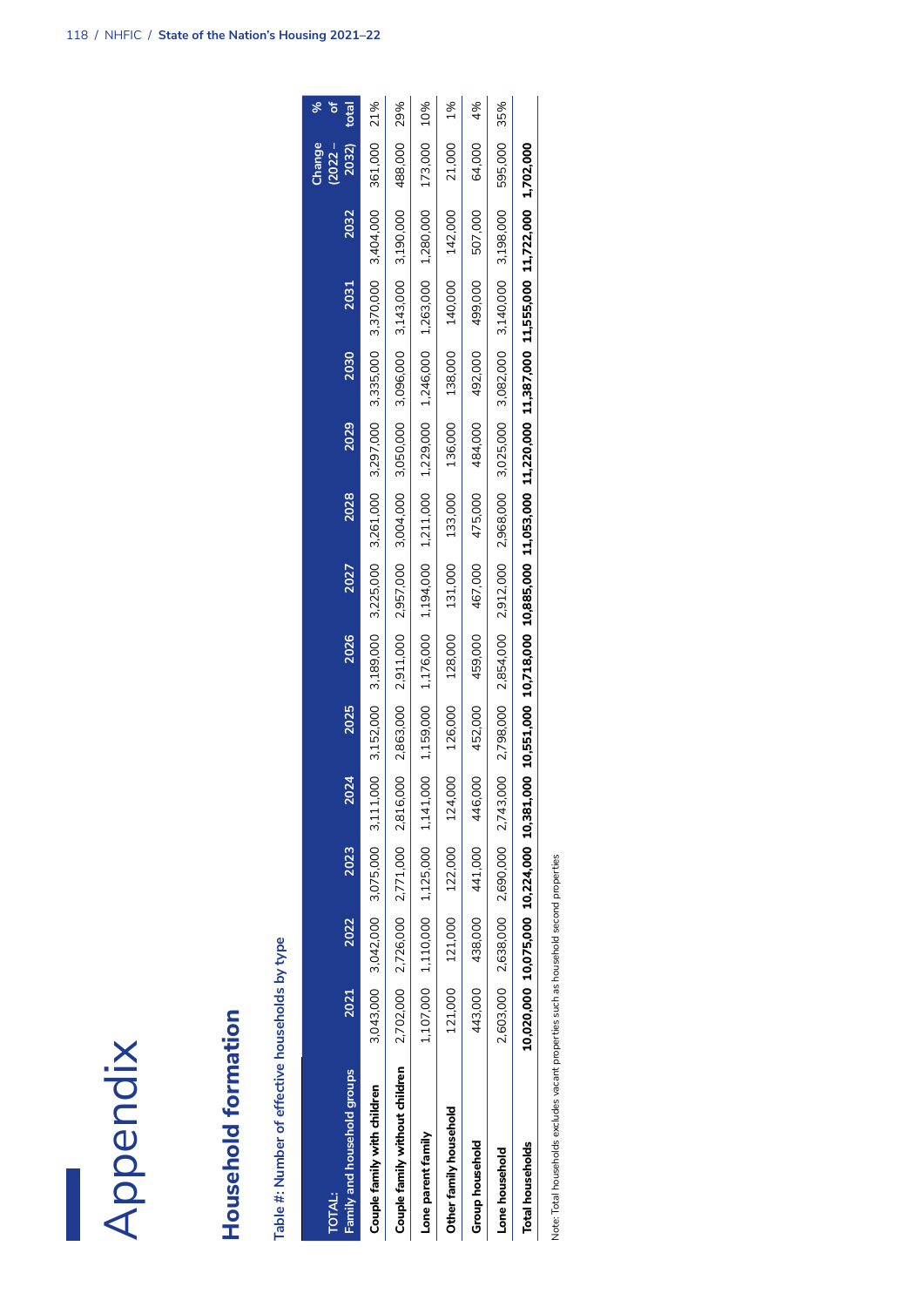# **Supply**

We follow the model developed by Tulip and Saunders<sup>72</sup> to estimate building approvals, commencements and completions. Building approvals, commencements, work done, investment and completions have a reasonably stable long-term relationship. As a building approval is required before construction can commence on a new dwelling, we start with estimates of approvals, then map these through to other construction variables.

Building approvals feed into 2 separate chains of variables.

- 1. Chain volume measures of approvals are used to estimate dwelling investment and the real value of the housing stock.
- 2. The number of new building approvals is used to estimate completions and the number of dwellings, which in turn, feed into estimates of the rental vacancy rate.

# Estimate the equation for chain volume building approvals for each dwelling type

Using a state space model, we worked out an equation for chain volume building approvals for detached housing and higher density dwellings. Inputs include the real mortgage rate, real dwelling price, real HDI, GST indicator and lagged chain volume building approvals.

# Convert the chain volume estimate of building approvals into a number of building approvals by estimating dwelling quality

The chain volume building approvals relates to number of approvals by the average quality of new dwellings. We estimate separate equations for the constant price measures and average quality of approvals, then back out the number of approvals using the following identity:

$$
APPNO_t = \frac{APP_t}{QUALITY_t}
$$

Where *APPNO* is the number of approvals, *APP* is the chain volume measure of approvals and *QUALITY* is the quality, or average volume, of approvals. A key advantage of this approach (relative to directly estimating the number of approvals) is that the quality of approvals is much less volatile than the number of approvals, so it is easier to estimate. Relatedly, the number of approvals drives the cyclical variation in the constant price measures of approvals. Having separate equations for both the number and constant price measure of approvals could result in inconsistent estimates of the housing construction cycle.

# **Quality of approvals**

We assume that the quality (or average volume) of approvals increases in line with real income per capita in the long run.

$$
\Delta(quality_t) = -\lambda(quality_{t-1} - hddy\_capita_{t-1} - \theta_t) + \Delta hddy\_capita^*
$$

Where quality is the average volume of dwelling approvals, hddy\_capita is real household disposable income per adult (15+ years) and Δhddy\_capita\* is steady-state growth of real income per adult. All variables are in natural logs.

Other ways this equation is presented include:

$$
\begin{aligned} \Delta \ln(b a houseavol_{t}) & = \lambda_{house} \times \left(\log\left(b a houseavol_{t_{2}}\right) - \frac{1}{8} \sum_{i=1}^{8} \log\left(b a houseavol_{t_{2}}\right)\right) \\ & + ir\_inc\_per\_wap \quad \left(\frac{rinc_{t_{2}}}{wap_{t_{2}}}\right) \quad \left(\frac{rinc_{t_{2}}}{wap_{t_{2}}}\right) \\ \Delta \ln(b a houseavol_{t}) & = \lambda_{other} \times \left(\log\left(b a houseavol_{t_{2}}\right) - \frac{1}{8} \sum_{i=1}^{8} \log\left(b a houseavol_{t_{2}}\right)\right) \\ & + ir\_inc\_per\_wap \quad \left(\frac{rinc_{t_{2}}}{wap_{t_{2}}}\right) \quad \left(\frac{rinc_{t_{2}}}{wap_{t_{2}}}\right) \end{aligned}
$$

Where bahouseavol and baotheravol refers to average quality of building approvals (*chain volume building approvals* for detached and higher density respectively; rinc refers to real household disposable income, wap refers to the population of adults over 15 years of age. *number of building approvals*

We have used simple assumptions for the 2 parameters l and q.

- 1. The speed of adjustment coefficient, l, is set equal to the speed of adjustment for the chain volume measure of approvals.
- 2. q is the steady-state ratio of the average quality of approvals and real income per capita (in logs). We assume q is equal to the average value of this log-ratio in the final 2 years of our sample. We calculate this average over a 2-year period (as opposed to a longer horizon), so that q is fairly responsive to recent data: while real income per adult and the average volume of approvals have grown at a similar rate in the long run, it is not clear that the ratio of these variables should be stationary.

# Estimate the equation for dwelling commencements for each dwelling type

We use an error correction model to estimate equation for dwelling commencements for detached housing and higher density dwellings. Inputs include lagged dwelling commencements, building approvals and GST indicator.

# Estimate the equation for dwelling completions for each dwelling type

We use an error correction model to estimate equation for dwelling completions for detached housing and higher density dwellings. Inputs include lagged dwelling completions, dwelling commencements and GST indicator.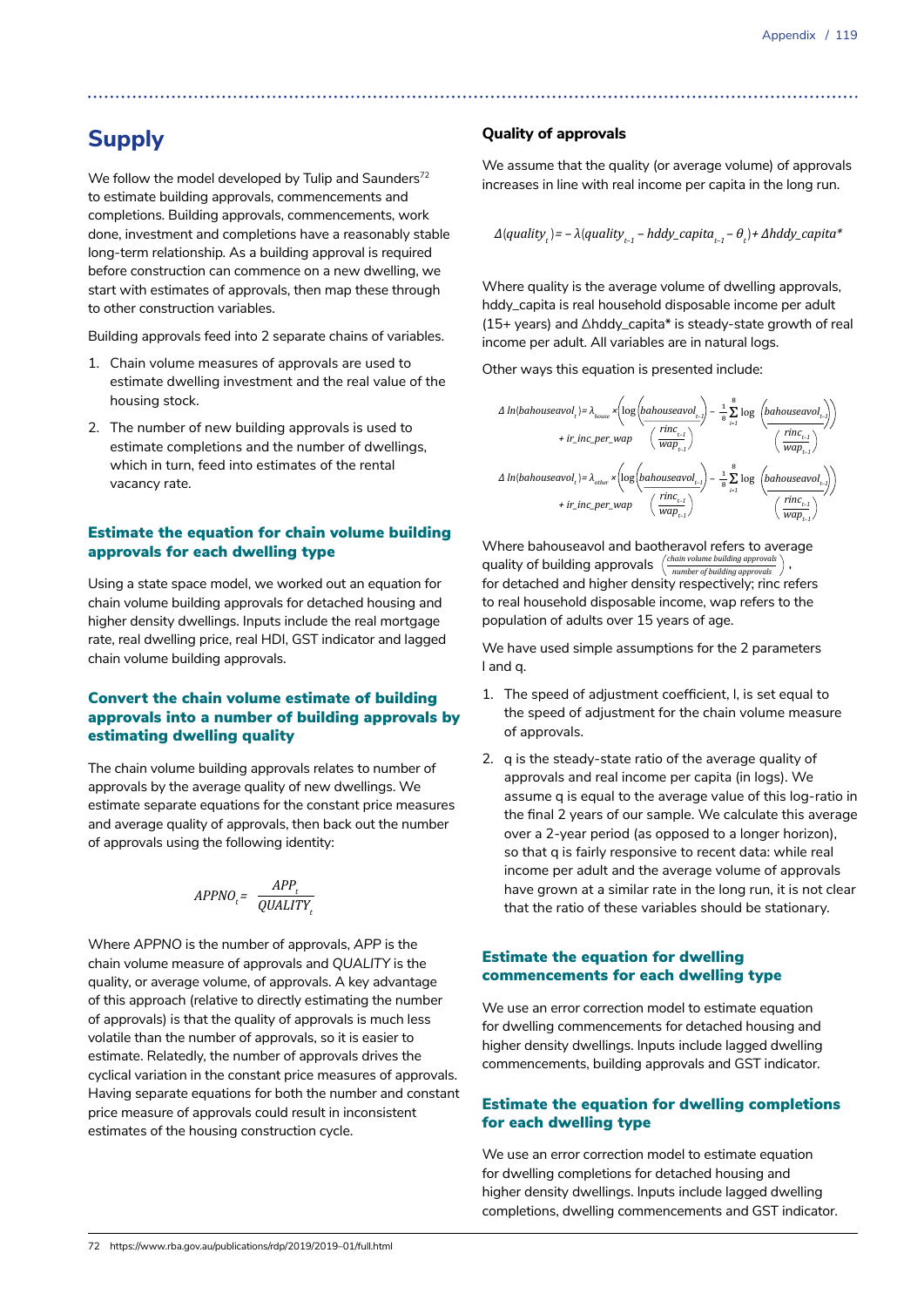### Income projection methodology

When available, nominal income estimates compiled using microdata from the Survey of Income and Housing (SIH) are used (2017–18 being the latest reference year). These estimates are then projected forward at the national level using per household income indicators by income quintile compiled from ABS national accounts, income and population data.

Nationally, the per household income indicator is sourced from the ABS' gross disposable income growth by income quintile between 2017–18 and 2019–20 financial year (Australian National Accounts: Distribution of Household Income, Consumption and Wealth, 2019–20 financial year). However, where the data set is unavailable, the average per household income indicator is compiled by dividing the household gross disposable income (Australian National Accounts: National Income, Expenditure and Product, June 2021) by its projected number of households under the Series II scenario (Household and Family Projections, Australia, 2016–2041). The disaggregation by income quintile is calculated by carrying forward the variation between income quintiles and the average income growth between 2017–18 and 2019–20, as per the above calculation. A key assumption in this methodology is that income has increased consistently across the income quintiles.

The method for projecting the income estimates has been updated since the previous publication of this report. A linear trend technique was employed in last year's report but has now been replaced with a method that should more accurately capture the effects of the unusually weak economic conditions and sluggishness in population growth since early 2020. Both methods were tested for accuracy, by analysing how well they would have anticipated previous SIH figures, with the new method generally proving more accurate.

The change in income projection methodology resulted in minor adjustments to some of the 2020 Lorenz curves compared to the 2020 Lorenz curves published in the previous report, for both renters and prospective first home buyers.

Perth's rental affordability curves showed a noticeable difference. We had indicated renters across all income quintiles could afford proportionately much more stock than their corresponding income quintile (indicated by the curve being above the line of perfect equality). The downwards revision in incomes means that is no longer the case, with renters in the lowest and second lowest income quintiles being able to afford just up to a quarter of rental stock. Adelaide's rental affordability distribution also changed. The proportion of stock that renters earning up to median income could afford used to be under the line of perfect equality, now the proportion of stock that renters earning up to the second highest income quintile are under this line.

With regards to prospective first home buyer curves, the most evident change was for Brisbane's affordability distribution. Previously, we showed the curve for households earning up to the middle-income quintile was above the line of perfect equality, but they were revised to be under this line, resulting in a 20% reduction in affordability on average.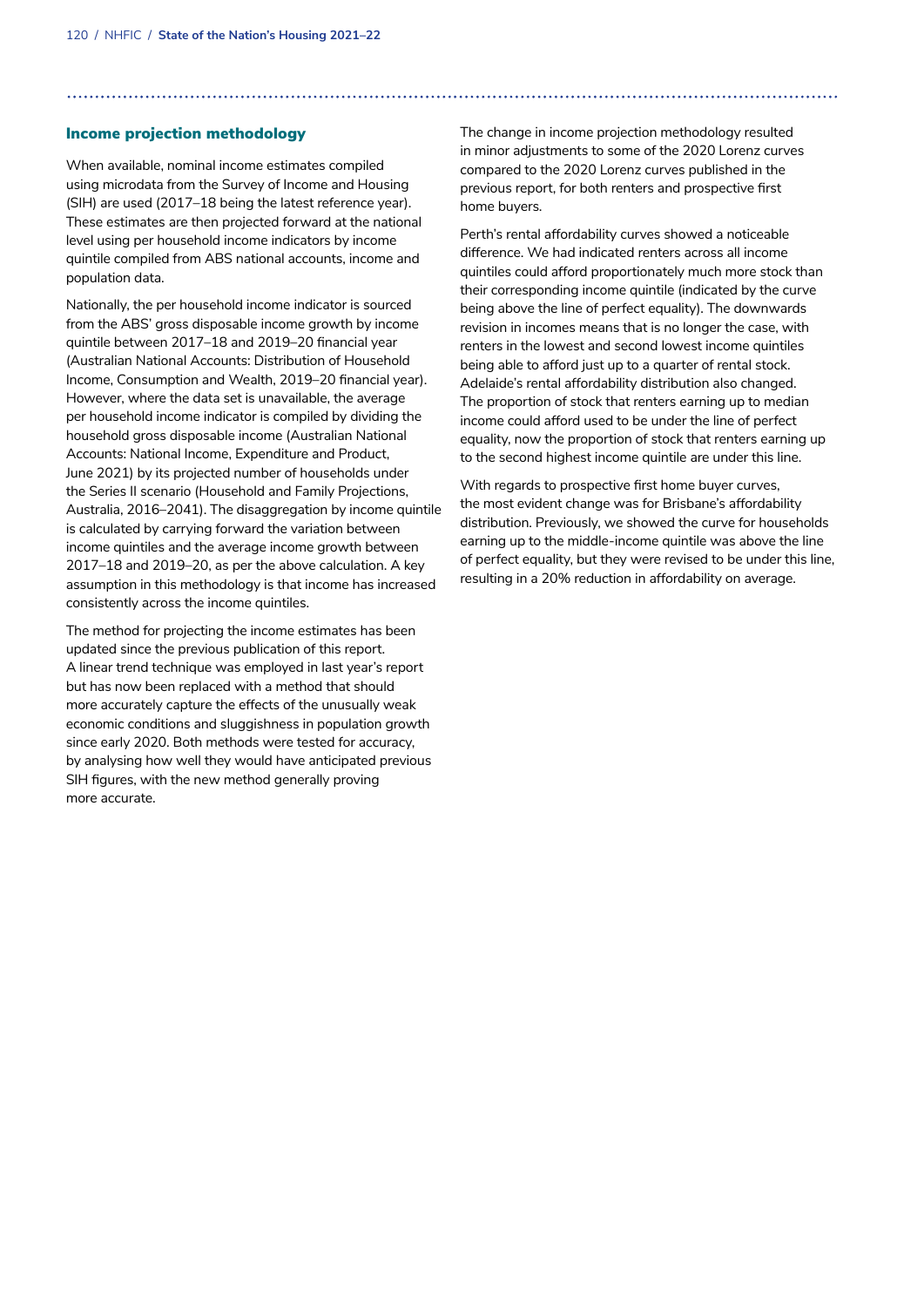# **Supply-household formation balances**

**Annual change in household formation and supply and supply-household formation balances by regional area**



2021 2022 2023 2024 2025 2026 2027 2028 2029 2030 2031 2032

**Supply-household formaon balance**

 $\Omega$ 

-100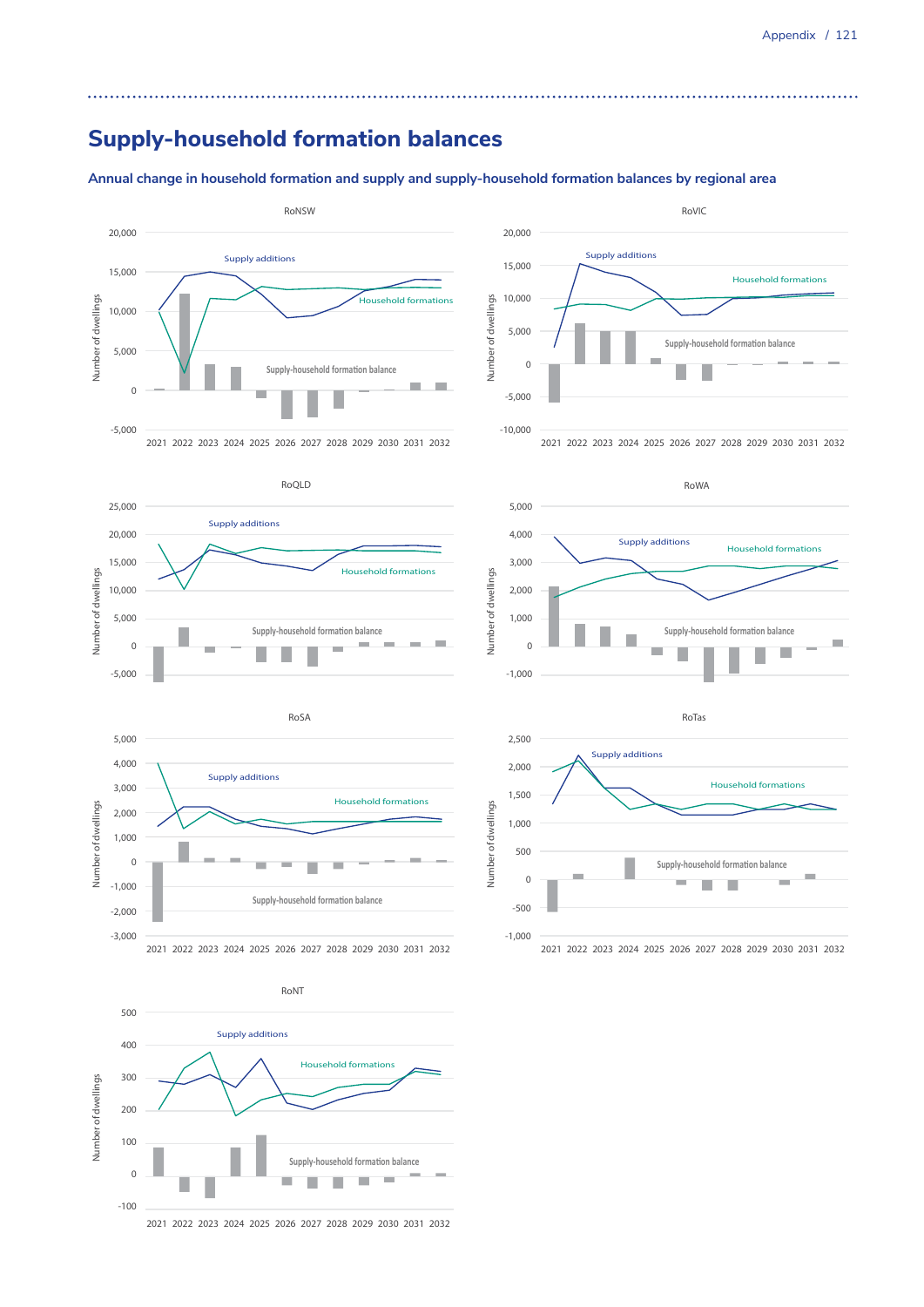Π

## 

|      |                                         | <b>RoNSW</b>                                |                                              |
|------|-----------------------------------------|---------------------------------------------|----------------------------------------------|
| Year | New net<br>annual<br>dwelling<br>supply | New net<br>annual<br>household<br>formation | Supply-<br>household<br>formation<br>balance |
| 2021 | 11,100                                  | 10,800                                      | 300                                          |
| 2022 | 15,700                                  | 2,400                                       | 13,300                                       |
| 2023 | 16,300                                  | 12,700                                      | 3,600                                        |
| 2024 | 15,800                                  | 12,500                                      | 3,300                                        |
| 2025 | 13,200                                  | 14,300                                      | $-1,100$                                     |
| 2026 | 10,000                                  | 13,900                                      | $-3,900$                                     |
| 2027 | 10,300                                  | 14,000                                      | $-3,700$                                     |
| 2028 | 11,600                                  | 14,100                                      | $-2,500$                                     |
| 2029 | 13,700                                  | 13,900                                      | $-200$                                       |
| 2030 | 14,300                                  | 14,100                                      | 200                                          |
| 2031 | 15,300                                  | 14,200                                      | 1,100                                        |
| 2032 | 15,200                                  | 14,100                                      | 1,100                                        |

|      |                                         | <b>RoVIC</b>                                |                                              |
|------|-----------------------------------------|---------------------------------------------|----------------------------------------------|
| Year | New net<br>annual<br>dwelling<br>supply | New net<br>annual<br>household<br>formation | Supply-<br>household<br>formation<br>balance |
| 2021 | 2,700                                   | 8,900                                       | $-6,200$                                     |
| 2022 | 16,300                                  | 9,700                                       | 6,600                                        |
| 2023 | 14,900                                  | 9,600                                       | 5,300                                        |
| 2024 | 14,000                                  | 8,700                                       | 5,300                                        |
| 2025 | 11,600                                  | 10,600                                      | 1,000                                        |
| 2026 | 7,900                                   | 10,500                                      | $-2,600$                                     |
| 2027 | 8,000                                   | 10.700                                      | $-2,700$                                     |
| 2028 | 10,600                                  | 10,800                                      | $-200$                                       |
| 2029 | 10,700                                  | 10,900                                      | $-200$                                       |
| 2030 | 11,200                                  | 10,800                                      | 400                                          |
| 2031 | 11,400                                  | 11,100                                      | 300                                          |
| 2032 | 11,500                                  | 11,100                                      | 400                                          |

|      |                                         | <b>RoQLD</b>                                |                                              |
|------|-----------------------------------------|---------------------------------------------|----------------------------------------------|
| Year | New net<br>annual<br>dwelling<br>supply | New net<br>annual<br>household<br>formation | Supply-<br>household<br>formation<br>balance |
| 2021 | 12,800                                  | 19,500                                      | $-6,700$                                     |
| 2022 | 14,600                                  | 10,900                                      | 3,700                                        |
| 2023 | 18,400                                  | 19,500                                      | $-1,100$                                     |
| 2024 | 17,400                                  | 17,700                                      | $-300$                                       |
| 2025 | 15,900                                  | 18,800                                      | $-2,900$                                     |
| 2026 | 15,300                                  | 18,200                                      | $-2,900$                                     |
| 2027 | 14,500                                  | 18,300                                      | $-3,800$                                     |
| 2028 | 17,500                                  | 18,400                                      | $-900$                                       |
| 2029 | 19,100                                  | 18,200                                      | 900                                          |
| 2030 | 19,100                                  | 18,200                                      | 900                                          |
| 2031 | 19,200                                  | 18,200                                      | 1,000                                        |
| 2032 | 19,000                                  | 17,900                                      | 1,100                                        |

|      |                                         | <b>RoWA</b>                                 |                                              |
|------|-----------------------------------------|---------------------------------------------|----------------------------------------------|
| Year | New net<br>annual<br>dwelling<br>supply | New net<br>annual<br>household<br>formation | Supply-<br>household<br>formation<br>balance |
| 2021 | 4,200                                   | 1,900                                       | 2,300                                        |
| 2022 | 3,200                                   | 2,300                                       | 900                                          |
| 2023 | 3,400                                   | 2,600                                       | 800                                          |
| 2024 | 3,300                                   | 2,800                                       | 500                                          |
| 2025 | 2,600                                   | 2,900                                       | $-300$                                       |
| 2026 | 2,400                                   | 2,900                                       | $-500$                                       |
| 2027 | 1,800                                   | 3,100                                       | $-1,300$                                     |
| 2028 | 2,100                                   | 3,100                                       | $-1,000$                                     |
| 2029 | 2,400                                   | 3,000                                       | $-600$                                       |
| 2030 | 2,700                                   | 3,100                                       | -400                                         |
| 2031 | 3,000                                   | 3,100                                       | $-100$                                       |
| 2032 | 3,300                                   | 3.000                                       | 300                                          |

Source: Macroplan, NHFIC

# **Annual change in household formation and supply and supply-household formation balance by regional area**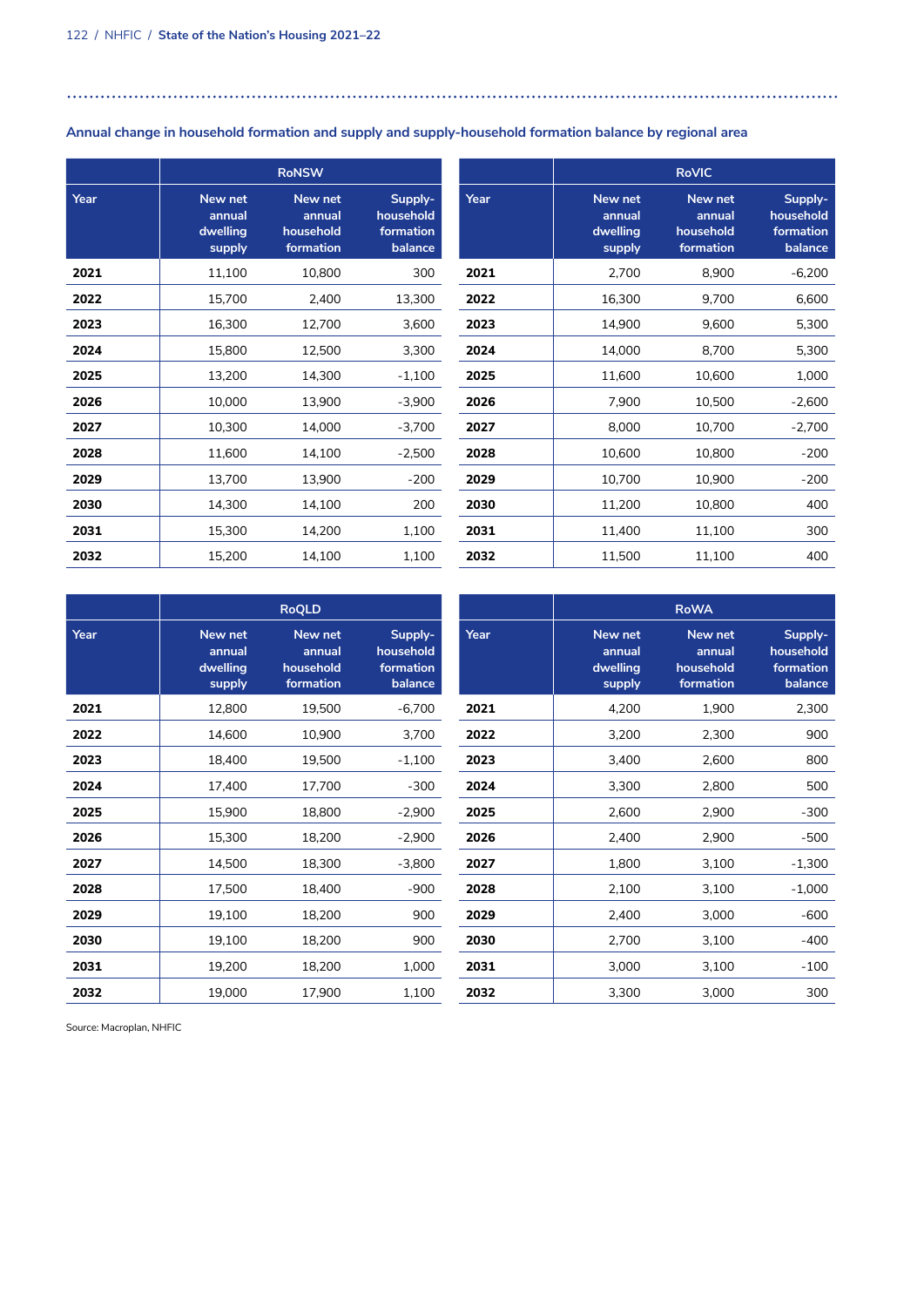|      |                                         | <b>RoTas</b>                                |                                              |
|------|-----------------------------------------|---------------------------------------------|----------------------------------------------|
| Year | New net<br>annual<br>dwelling<br>supply | New net<br>annual<br>household<br>formation | Supply-<br>household<br>formation<br>balance |
| 2021 | 1,400                                   | 2,000                                       | $-600$                                       |
| 2022 | 2,300                                   | 2,200                                       | 100                                          |
| 2023 | 1,700                                   | 1,700                                       | 0                                            |
| 2024 | 1,700                                   | 1,300                                       | 400                                          |
| 2025 | 1,400                                   | 1,400                                       | $\Omega$                                     |
| 2026 | 1,200                                   | 1,300                                       | $-100$                                       |
| 2027 | 1,200                                   | 1,400                                       | $-200$                                       |
| 2028 | 1,200                                   | 1,400                                       | $-200$                                       |
| 2029 | 1,300                                   | 1,300                                       | 0                                            |
| 2030 | 1,300                                   | 1,400                                       | $-100$                                       |
| 2031 | 1,400                                   | 1,300                                       | 100                                          |
| 2032 | 1,300                                   | 1,300                                       | 0                                            |

|      |                                         | <b>RoSA</b>                                 |                                              |
|------|-----------------------------------------|---------------------------------------------|----------------------------------------------|
| Year | New net<br>annual<br>dwelling<br>supply | New net<br>annual<br>household<br>formation | Supply-<br>household<br>formation<br>balance |
| 2021 | 1,500                                   | 4,100                                       | $-2,600$                                     |
| 2022 | 2,300                                   | 1,400                                       | 900                                          |
| 2023 | 2,300                                   | 2,100                                       | 200                                          |
| 2024 | 1,800                                   | 1,600                                       | 200                                          |
| 2025 | 1,500                                   | 1,800                                       | $-300$                                       |
| 2026 | 1,400                                   | 1,600                                       | $-200$                                       |
| 2027 | 1,200                                   | 1,700                                       | -500                                         |
| 2028 | 1,400                                   | 1,700                                       | $-300$                                       |
| 2029 | 1,600                                   | 1,700                                       | $-100$                                       |
| 2030 | 1,800                                   | 1,700                                       | 100                                          |
| 2031 | 1,900                                   | 1,700                                       | 200                                          |
| 2032 | 1,800                                   | 1,700                                       | 100                                          |

|      |                                         | <b>RoNT</b>                                 |                                              |
|------|-----------------------------------------|---------------------------------------------|----------------------------------------------|
| Year | New net<br>annual<br>dwelling<br>supply | New net<br>annual<br>household<br>formation | Supply-<br>household<br>formation<br>balance |
| 2021 | 300                                     | 210                                         | 90                                           |
| 2022 | 290                                     | 340                                         | -50                                          |
| 2023 | 320                                     | 390                                         | $-70$                                        |
| 2024 | 280                                     | 190                                         | 90                                           |
| 2025 | 370                                     | 240                                         | 130                                          |
| 2026 | 230                                     | 260                                         | $-30$                                        |
| 2027 | 210                                     | 250                                         | -40                                          |
| 2028 | 240                                     | 280                                         | $-40$                                        |
| 2029 | 260                                     | 290                                         | $-30$                                        |
| 2030 | 270                                     | 290                                         | $-20$                                        |
| 2031 | 340                                     | 330                                         | 10                                           |
| 2032 | 330                                     | 320                                         | 10                                           |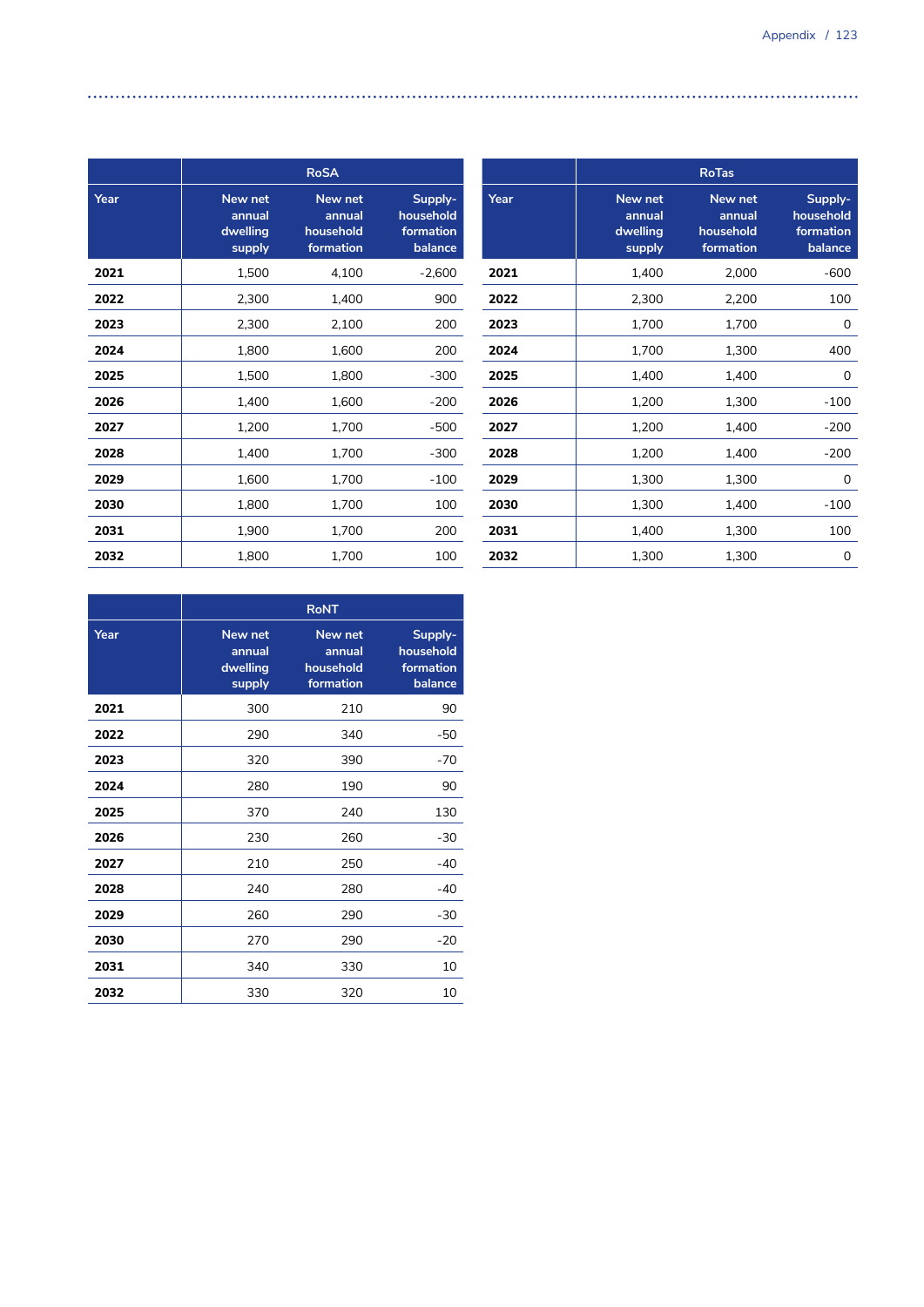## **Estimating the need for social housing**

| <b>Metric</b>    | <b>Description</b>                                                                                                                                                                                                              | <b>Findings</b>                                                                                                                                                                                                                                                                                                                                                                                | <b>Limitations</b>                                                                                                                                                                                                                                                                                                                                                                                                                                                                                                                       |
|------------------|---------------------------------------------------------------------------------------------------------------------------------------------------------------------------------------------------------------------------------|------------------------------------------------------------------------------------------------------------------------------------------------------------------------------------------------------------------------------------------------------------------------------------------------------------------------------------------------------------------------------------------------|------------------------------------------------------------------------------------------------------------------------------------------------------------------------------------------------------------------------------------------------------------------------------------------------------------------------------------------------------------------------------------------------------------------------------------------------------------------------------------------------------------------------------------------|
| Statistical data | Includes survey and census<br>statistics on supply (e.g. number<br>of social housing dwellings),<br>demand (e.g. wait lists,<br>household affordability stress,<br>homelessness), and efficiency<br>(e.g. time taken to receive | The Australian Institute of Health<br>and Welfare (AIHW) compiles<br>a data repository on public and<br>community housing. <sup>73</sup> As of June<br>2020, Australia had 436,000<br>social housing dwellings.                                                                                                                                                                                | State and territory governments<br>lack consistency in reporting<br>number of social housing units<br>by provider type (e.g. public,<br>community housing). <sup>77</sup> In some<br>states, affordable housing is<br>included. Community housing                                                                                                                                                                                                                                                                                        |
|                  | public housing).                                                                                                                                                                                                                | The total number of households<br>on waiting lists has increased<br>recently to over 175,000<br>households as at June 2020,<br>up from 155,000 in 2019.74                                                                                                                                                                                                                                      | is also defined differently and<br>the AIHW totals are sometimes<br>inconsistent with numbers<br>managed by registered<br>Community Housing Providers.                                                                                                                                                                                                                                                                                                                                                                                   |
|                  |                                                                                                                                                                                                                                 | Among newly allocated<br>households, three-quarters<br>received public housing within<br>a year of being on the waiting<br>list, 42% spent less than<br>3 months waiting. <sup>75</sup><br>ABS data <sup>76</sup> shows the annual<br>number of dwelling unit<br>completions by the non-private<br>sector peaked in 2011 at<br>almost 12,000 completions but<br>plateaued after the GFC social | Australia has no separate<br>source of community housing<br>data. Even within the national<br>regulatory system, each state<br>and territory can specify which<br>organisations are required<br>to register. No official source<br>enables the CHP-managed<br>portfolio to be split by provider-<br>owned vs. CHP-managed. The<br>extent to which head-leased<br>properties included in published                                                                                                                                        |
|                  |                                                                                                                                                                                                                                 | housing stimulus program ended<br>and then steadily declined to<br>be around 3,000 completions a<br>year. But these numbers do not<br>account for demolitions.                                                                                                                                                                                                                                 | stock totals is also unclear.<br>No state or territory government<br>routinely publishes statistics<br>on the construction of new<br>social and affordable housing,<br>nor on public housing sales or<br>demolitions. It is unclear if CHP<br>construction is captured under<br>the ABS housing construction<br>statistics. Often when state<br>governments pledge new<br>social and affordable housing<br>investment programs, they<br>are often in little detail and<br>do not account for sales and<br>demolitions of existing homes. |
|                  |                                                                                                                                                                                                                                 |                                                                                                                                                                                                                                                                                                                                                                                                | Statistics reflect a point in<br>time analysis, are updated<br>infrequently, and cannot<br>accurately distinguish between<br>chronic homelessness and those<br>whose lack of accommodation is<br>more temporary.                                                                                                                                                                                                                                                                                                                         |
|                  |                                                                                                                                                                                                                                 |                                                                                                                                                                                                                                                                                                                                                                                                | Changes in the waiting list<br>numbers are not necessarily<br>reflective of changes in<br>underlying demand for social<br>housing. Policy changes and<br>eligibility criteria can affect<br>the waiting list length. Some<br>may not apply due to long<br>waiting times.                                                                                                                                                                                                                                                                 |

<sup>73</sup> https://www.aihw.gov.au/reports/housing-assistance/housing-assistance-in-australia/contents/summary

- 74 AIHW Data Tables: Social housing households 2019–20
- 75 https://www.aihw.gov.au/reports/housing-assistance/housing-assistance-in-australia/contents/entries-exits-transfers-and-wait-times
- 76 ABS Cat 8752.0 Table 37, Number of dwelling unit completions by sector, Australia.
- 77 CHIA 2020 Social and affordable housing provision data state of play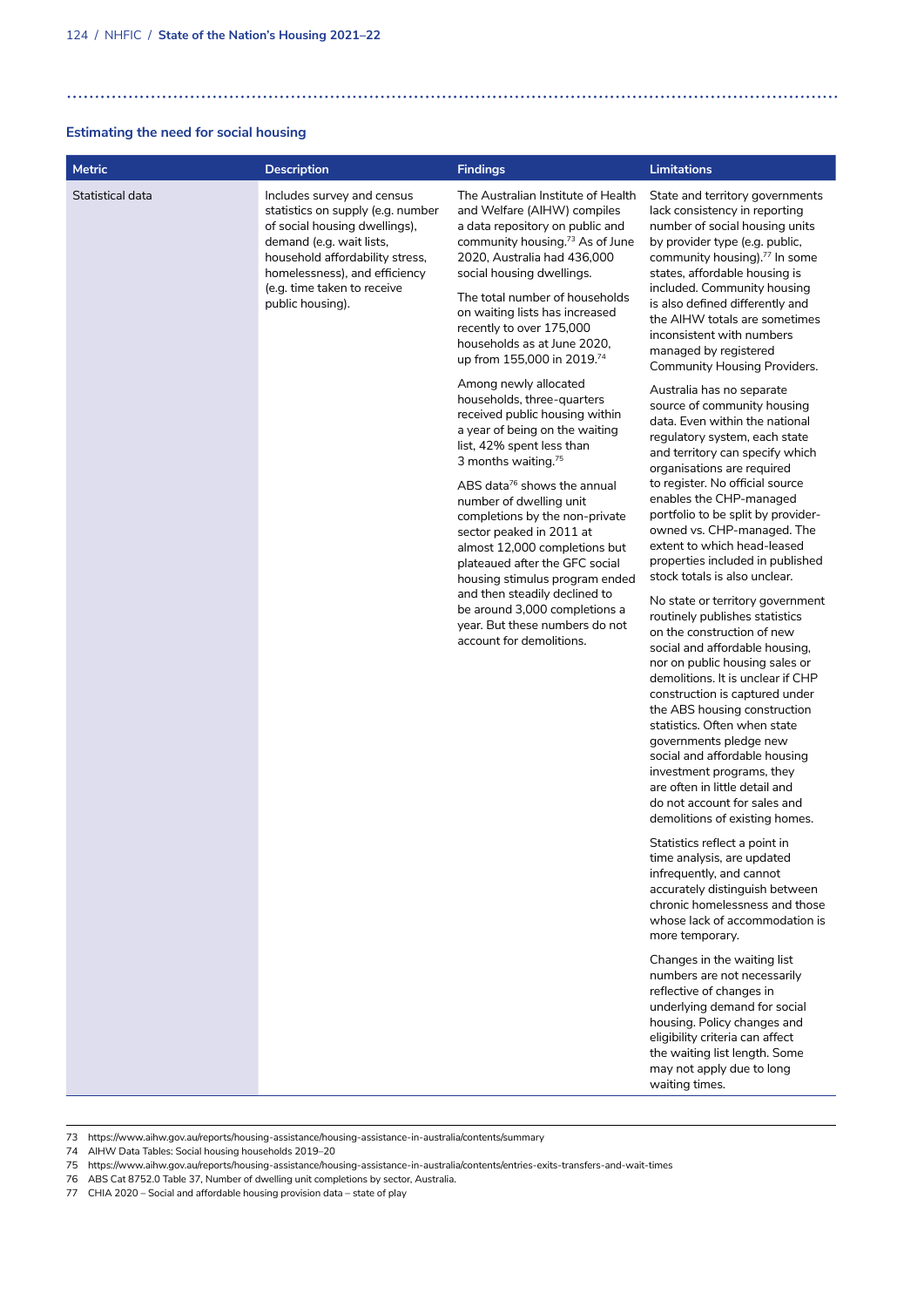| <b>Metric</b>                                                             | <b>Description</b>                                                                                                                                                                                                                                                                                                                                                                                                                                                                                                                                                                        | <b>Findings</b>                                                                                                                                                                                                                                                                                                                                                                                                                                                                                                                                                                                                                                                                                                                                                                            | <b>Limitations</b>                                                                                                                                                                                                                                                                                                                                                                |
|---------------------------------------------------------------------------|-------------------------------------------------------------------------------------------------------------------------------------------------------------------------------------------------------------------------------------------------------------------------------------------------------------------------------------------------------------------------------------------------------------------------------------------------------------------------------------------------------------------------------------------------------------------------------------------|--------------------------------------------------------------------------------------------------------------------------------------------------------------------------------------------------------------------------------------------------------------------------------------------------------------------------------------------------------------------------------------------------------------------------------------------------------------------------------------------------------------------------------------------------------------------------------------------------------------------------------------------------------------------------------------------------------------------------------------------------------------------------------------------|-----------------------------------------------------------------------------------------------------------------------------------------------------------------------------------------------------------------------------------------------------------------------------------------------------------------------------------------------------------------------------------|
| Availability of affordable<br>private rentals to low-income<br>households | Low-income households are<br>classified as those with a gross<br>household income within<br>the first or second quintile,<br>according to the national<br>Census. Affordable housing is<br>defined as housing costs being<br>no more than 30% of gross<br>household income.<br>The metric derives the shortfall<br>in the number of private rentals<br>available and affordable to low-<br>income renters.<br>This follows a methodology<br>developed by the US Housing<br>and Urban Development<br>Department in the 1990s,<br>and later used by the National<br>Housing Supply Council. | The national shortfall was<br>estimated to be 150,000 in 1996<br>and nearly doubled to 270,000<br>in 2011.78<br>National social housing as a<br>proportion of total housing stock<br>would need to be expanded from<br>5% to 8.4% to accommodate<br>low-income renters eligible for<br>social housing whose rental<br>payments were currently<br>deemed unaffordable. <sup>79</sup>                                                                                                                                                                                                                                                                                                                                                                                                        | The metric relies on census data<br>and is therefore an infrequent<br>point in time analysis. Given this<br>metric is focusing on historical<br>data, it is not able to accurately<br>project the changing scale of the<br>future shortfall.<br>It also does not factor in the<br>appropriateness of the low-cost<br>dwelling stock, such as building<br>quality or overcrowding. |
| Growth required to maintain<br>current share of social housing            | This is a state-based approach<br>and involves taking the<br>current social housing stock<br>as a proportion of total stock<br>as a starting point, and then<br>estimating the additional number<br>of social housing dwellings<br>required to maintain the current<br>share. The metric will account for<br>projected household growth.                                                                                                                                                                                                                                                  | For NSW and using 2016 as<br>a starting point, 2,000 rentals<br>would need to be added<br>each year over a 20-year<br>projection period. <sup>80</sup><br>Accounting for the additional<br>social housing supply required<br>to rehome tenants with<br>unaffordable rental payments<br>resulted in 4,900 rentals<br>required each year, totalling<br>around 100,000 between 2016<br>and 2036.<br>To return the national social<br>housing stock to a 6%<br>benchmark, which was the<br>level when Australia stopped<br>its routine public housing<br>construction program in 1996,<br>330,000 additional social<br>housing dwellings are required<br>over the 20-year period. <sup>81</sup><br>Factoring in affordable housing<br>resulted in an estimated dwelling<br>deficit of 580,000. | The approach assumes the share<br>of social housing in the base year<br>is adequate.<br>Also assumes no further<br>change in incidence of housing<br>stress (paying more than 30%<br>of income on rent) over the<br>projection period                                                                                                                                             |

78 Hulse, K., Reynolds, M., Stone, W. and Yates, J. 2015, Supply shortages and affordability outcomes in the private rental sector: short- and longer-term trends, AHURI Final Report No. 241, Australian Housing and Urban Research Institute, Melbourne, https://www.ahuri.edu.au/research/final-reports/241.

79 Groenhart, L. and Burke, T. 2014, Thirty years of public housing supply and consumption: 1981–2011, AHURI Final Report No. 231, Australian Housing and Urban Research Institute, Melbourne, https://www.ahuri.edu.au/research/final-reports/231.

80 Yates, J. 2016, Addressing the housing affordability crisis: Basis for an estimated need of 100,000 dwellings in NSW over the next two decades, NSW Federation of Housing Associations, Sydney, http://www.communityhousing.org.au/index\_attachments/NSWFHA%20Need%20for%2010 0,000%20dwellings.pdf

81 Yates, J. 2018, Social and Affordable Housing Projections for Australia 2016–2026/36, Paper commissioned by Everybody's Home – The National Housing Campaign, http://everybodyshome.com.au/wp-content/uploads/2018/04/EH\_researchreport\_190418- 1.pdf.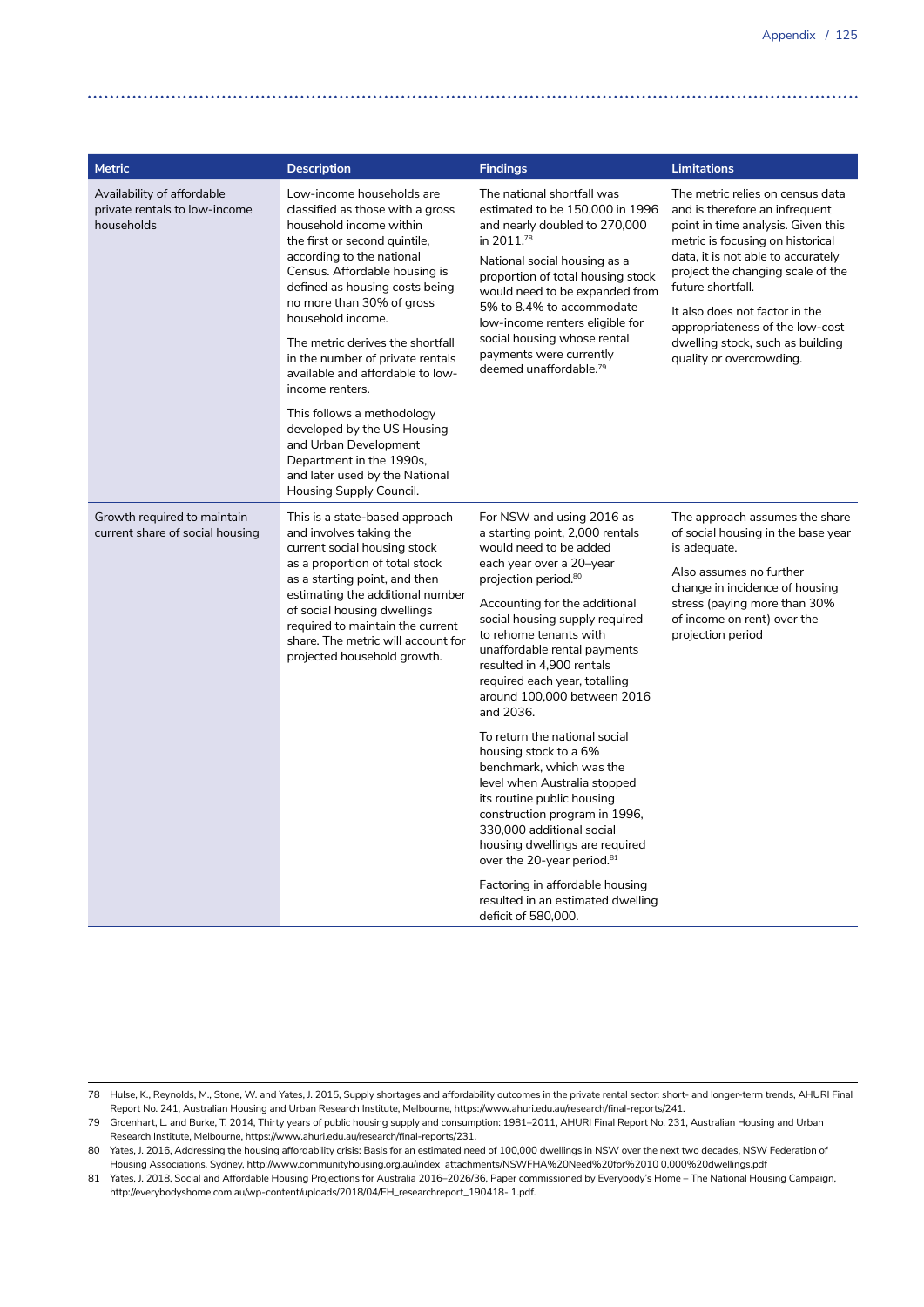| <b>Metric</b>    | <b>Description</b>                                                                                                                                                                                                                                                                                                                                                                                                                                                                                                                                                                                                                                                                            | <b>Findings</b>                                                                                                                                                                                                                                                                                                                                                                                                                                                                                                                                                                                                                                                                                                                                                                                                 | <b>Limitations</b>                                                                                                                                                                                                                                                                                                                     |
|------------------|-----------------------------------------------------------------------------------------------------------------------------------------------------------------------------------------------------------------------------------------------------------------------------------------------------------------------------------------------------------------------------------------------------------------------------------------------------------------------------------------------------------------------------------------------------------------------------------------------------------------------------------------------------------------------------------------------|-----------------------------------------------------------------------------------------------------------------------------------------------------------------------------------------------------------------------------------------------------------------------------------------------------------------------------------------------------------------------------------------------------------------------------------------------------------------------------------------------------------------------------------------------------------------------------------------------------------------------------------------------------------------------------------------------------------------------------------------------------------------------------------------------------------------|----------------------------------------------------------------------------------------------------------------------------------------------------------------------------------------------------------------------------------------------------------------------------------------------------------------------------------------|
| Simulation model | AHUR <sup>82</sup> developed a simulation<br>model to measure the housing<br>supply required to meet<br>affordable housing demand<br>during the period 2017-2025.<br>The simulation factors in housing<br>market conditions. Jabour<br>market, labour market earnings,<br>household formation, and tenure<br>choice to generate estimates<br>of newly arising need. <sup>83</sup> The<br>user can estimate housing need<br>under a range of economic<br>and housing supply scenarios.<br>Housing need is defined as the<br>number of households unable<br>to access housing at market<br>prices or require some form of<br>assistance in the private rental<br>market to avoid rental stress. | Using 2017 as the base year, the<br>model projects 527,000 potential<br>households unable to meet<br>housing need via market options.<br>In addition, the model estimates<br>806,000 private tenants required<br>financial assistance to avoid<br>rental stress.<br>Over the period 2017-2025,<br>the model forecasts the number<br>of households in housing need<br>would increase from 1.3 million<br>in 2017 to 1.7 million in 2025<br>(from 14 to 16% of households,<br>respectively). This scenario<br>assumes population will rise at a<br>steady rate.<br>The incidence of housing<br>need varies across states.<br>It falls in QId and WA, while<br>the percentage rate of need<br>remains steady in SA, Tas, ACT<br>and NT. In Vic and NSW, large<br>increases of households in need<br>are projected. | Interactions between labour<br>and housing systems should<br>not be used at a state level.<br>because datasets like HILDA are<br>designed to be representative<br>at a national level. There is no<br>readily available data that could<br>be used to model demographic<br>or labour market conditions at a<br>local government level. |

<sup>82</sup> Rowley, S., Leishman, C., Baker, E., Bentley, R. and Lester, L. 2017, Modelling housing need in Australia to 2025, AHURI Final Report No. 287, Australian Housing and Urban Research Institute Limited, Melbourne, https://www.ahuri.edu.au/research/final-reports/287

<sup>83</sup> Using Household, Income and Labour Dynamics in Australia (HILDA) dataset, ABS population and household formation projections (state and LGA), ABS labour market data, ABS time series modellers' database, SIRCA-CoreLogic RPData on LGA monthly median house prices and rents.